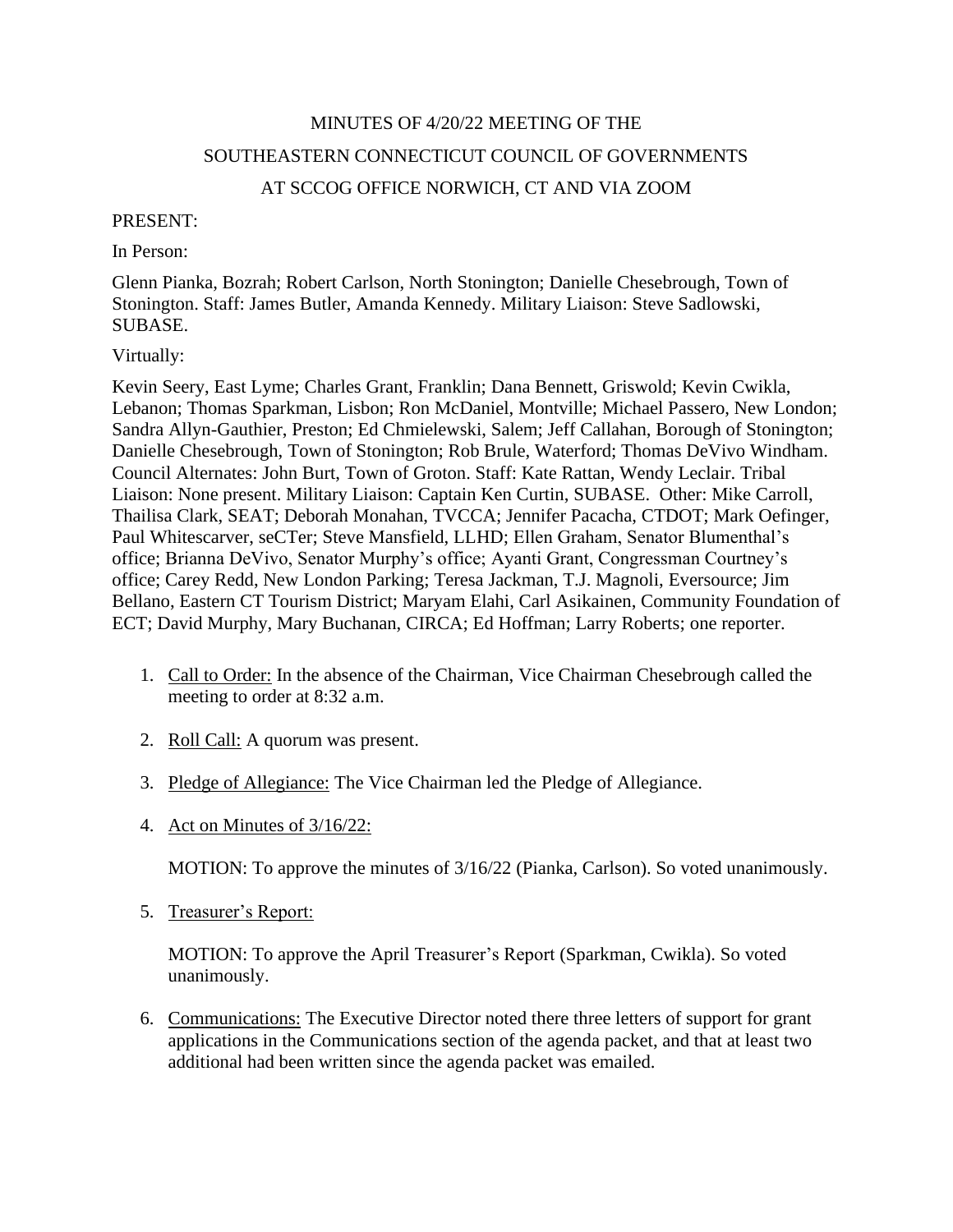7. Public Hearing: Ozone and PM 2.5 Air Quality Conformity Determination

The Executive Director explained the purpose of the hearing and this document, and stated that the public comment period has been open since March  $2<sup>nd</sup>$ , with today being the last day to submit comments. The Vice Chairman asked for comments and there were none. She then declared the public hearing closed.

8. Public Comment:

Ms. Jackman said that Eversource had appointed a new Director of Community Relations.

- 9. Guest Speaker:
	- A. David Murphy, CIRCA: Mr. Murphy provided a presentation on Resilient Connecticut 2.0. He said he would email the Executive Director a request to all SCCOG municipalities to appoint their list of contacts for this study effort.
	- B. Ed Hoffman, Hillandale Farms: Mr. Hoffman provided a presentation and answered questions regarding Highly Pathogenic Avian Influenza.

#### 10. Committee and Liaison Reports:

- A. Executive Committee
- 1) Update on Hiring of Regional Zoning Official

The Executive Director reported that Mr. John Herring, most recently ZEO in Portland, CT, has begun work as ZEO in Bozrah and Ledyard.

2) Update on Funding for Regional Recovery Coordinator

The Executive Director said that eleven municipalities have now sent in their voluntary assessment payment providing the SCCOG with approximately \$65,000 to fund the Regional Recovery Coordinator position.

3) Update on Hiring of Planner

The Executive Director said that Norwich native Nicole Haggerty, currently a Planner in Round Rock, Texas, has accepted the SCCOG's offer of employment as Planner II. Ms. Haggerty has a Bachelor degree in Historic Preservation from Roger Williams University and a Masters in Planning from the University of Texas. She will begin work at the  $SCCOG$  on May  $9<sup>th</sup>$ .

4) Route 32 and Route 161 Corridor Study Updates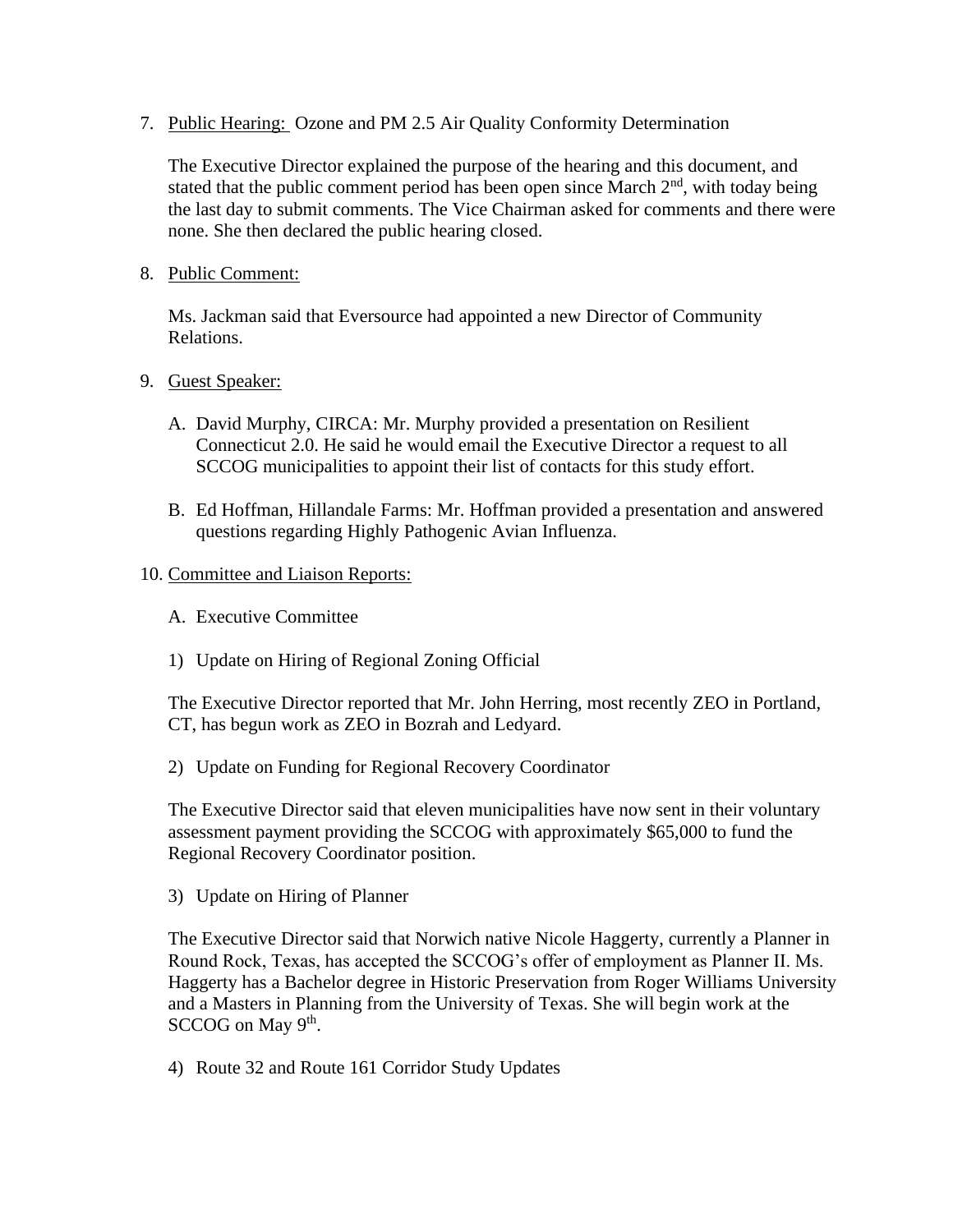The Executive Director said that that advisory committees for both studies have been formed and have begun to meet.

5) FY 2021 STIP/TIP Amendments

The Executive Director noted these would be taken up under Item 13. A., New Business.

6) Proposed UPWP Amendment

The Executive stated that he has discussed with CTDOT a proposed amendment to the SCCOG's UPWP that would include his new position as Senior Advisor after he retires on July  $1<sup>st</sup>$ . The position was not contemplated when the UPWP was drafted last spring.

MOTION: To approve the proposed amendment to the SCCOG FY 2022-2023 UPWP, reflecting the creation of the Senior Advisor position beginning July 1, 2022 (Pianka, Carlson). So voted unanimously.

7) Resolution No. 22-2, On Conformity with the Clean Air Act Ozone

The Executive Director explained the SCCOG annually adopts such a resolution, after CTDOT conducts an air quality conformity analysis of the region's Metropolitan Transportation Plan (MTP) and TIP as required by the Federal Clean Air Act Amendments (CAAA). This resolution would approve of the document and process which was the subject of the public hearing earlier in the meeting.

MOTION: To approve Resolution No. 22-2, On Conformity with the Clean Air Act Ozone (Sparkman, Cwikla). So voted unanimously.

B. Legislative Committee

No report.

C. Tribal Liaison Representatives

No report.

D. Military Command Representatives

Captain Curtin said that the SUBASE was operating at Health Condition Alpha; that during the next two weeks the SUBASE would be conducting its annual hurricane preparedness drill; and reported on an Intergovernmental Service Agreement (IGSA) signing event held at the SUBASE last week.

E. Congressional Office Report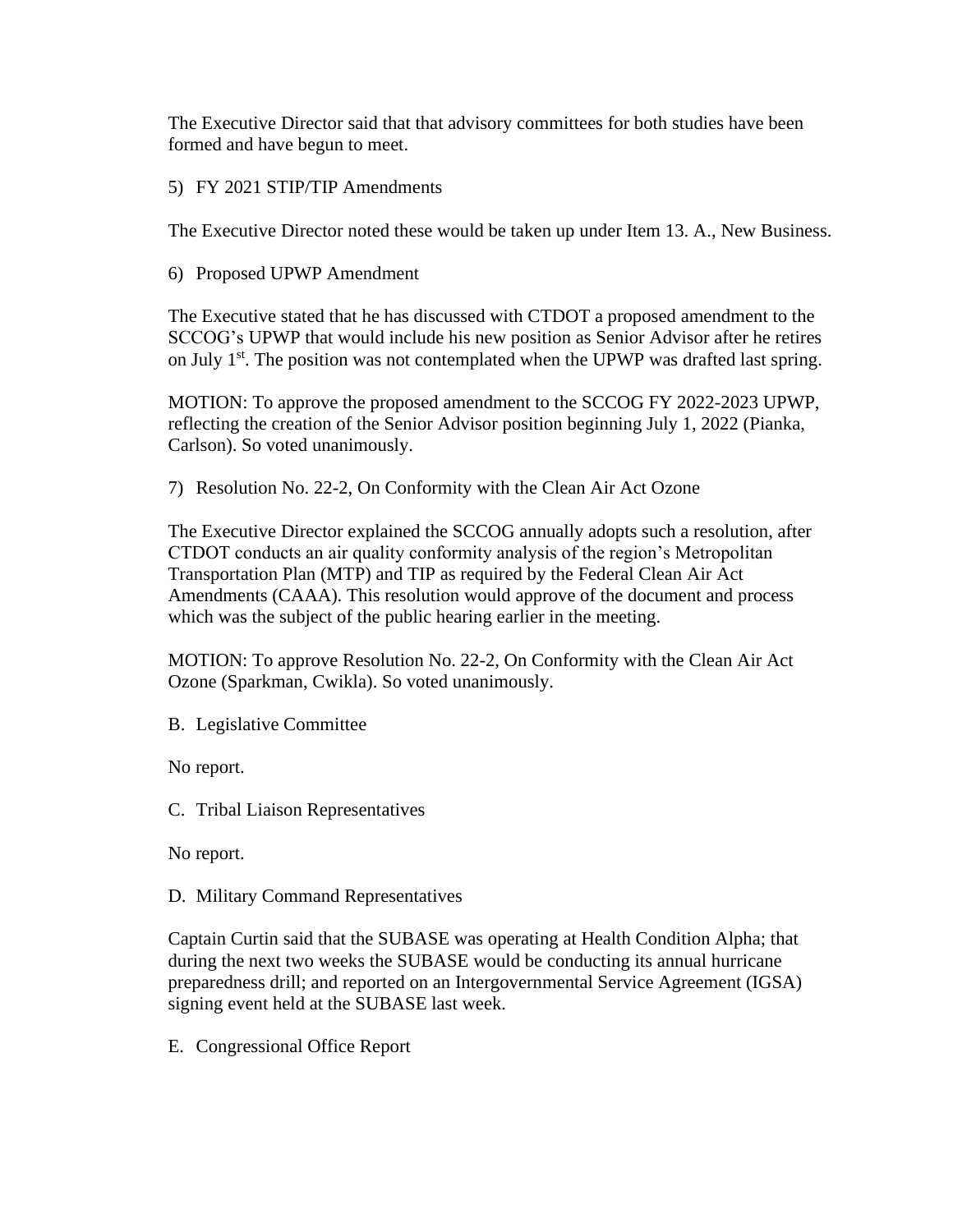Ms. Grant from Congressman Courtney's office, and Ms. Graham from Senator Blumenthal's office, and Ms. DeVivo from Senator Murphy's office reported on the activities of their office related to Congressionally directed spending.

F. seCTer

Mr. Whitescarver said that seCTer will attend a finalist conference in June for their Phase 2 BBBRC grant application; reported on seCTer grant and loan programs; and stated that seCTer would begin work on updating the CEDS this year. has been submitted and that it could result in a \$60M investment in grant funds coming to the region.

G. Eastern CT Tourism District

Mr. Bellano offered to bring the Tourism District's marketing firm to the SCCOG to make a presentation; reported on the process for renaming the district as two sub-districts.

H. SEAT

Mr. Carroll reported that March fixed route service ridership was up 20% from February; New London's Smart Ride ridership is up 15% for the same period; all service will remain fare free per the Governor's directive from April 1<sup>st</sup> to June 30th; and he briefly mentioned the federal court in Florida overturn of the CDC's federal mask mandate on transit and said the SEAT Board would probably discuss that issue at their meeting later this morning.

I. SCCOG Regional Water Committee

No report.

J. Regional Emergency Planning Team

No report.

K. Regional Human Services Coordinating Council

Ms. Monahan said that the RHSCC would be meeting this Friday; she also reported on the difficulty in hiring early childhood staff and said that her agency still had energy assistance funds available.

L. SE CT Cultural Coalition

No report

## 11. Executive Director's Report: